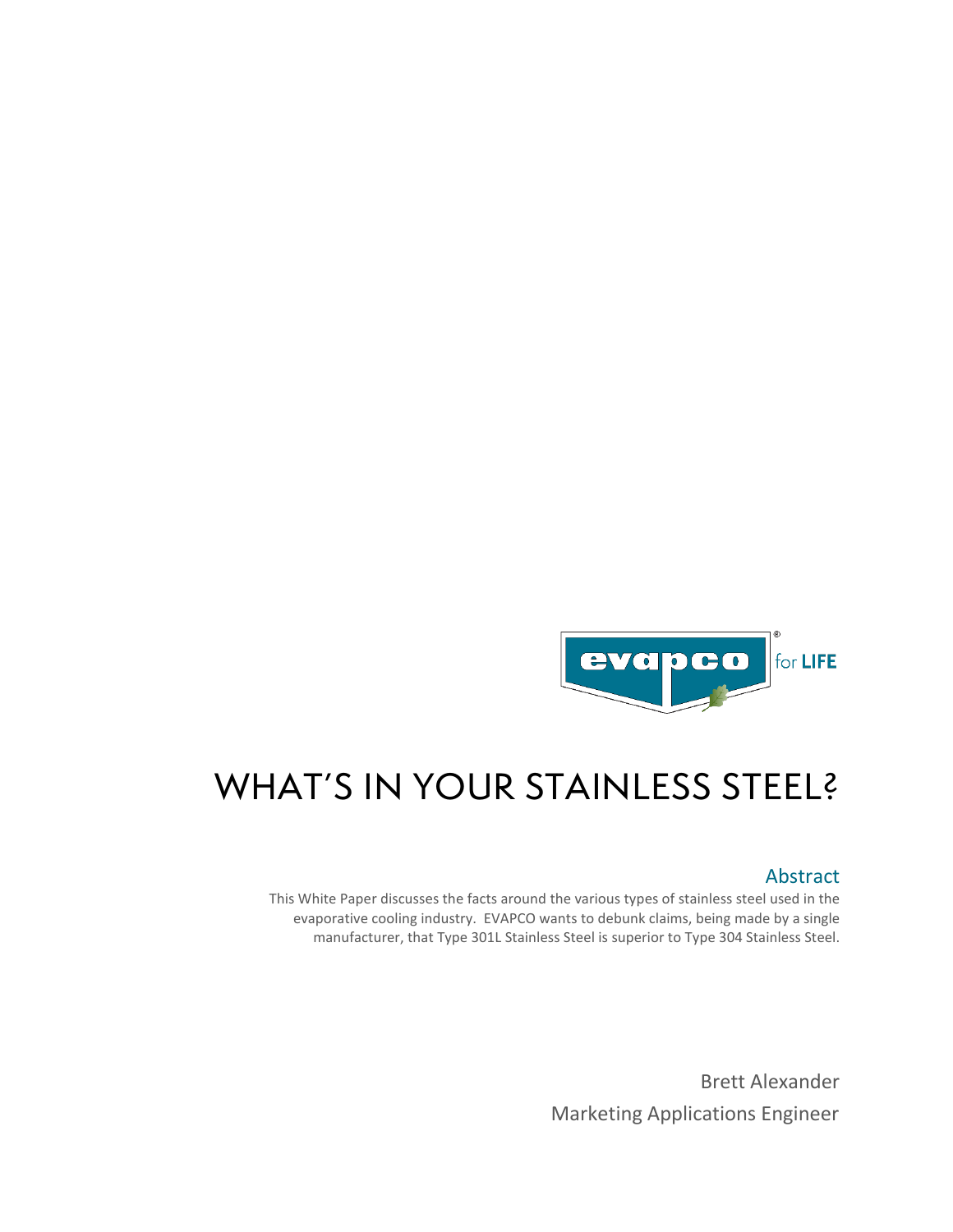## **WHAT'S IN YOUR STAINLESS STEEL?**

It is safe to say that an owner expects a new evaporative unit to meet the capacity it was designed for. It should also be made of high-quality materials to maintain a long service life.

CTI (Cooling Technology Institute) certification gives buyers peace of mind that the unit will meet the design capacity when it is commissioned in the field. There is no "third party" validating appropriate grades of stainless steel when upgrading an evaporative unit's materials of construction. Every equipment manufacturer has been able to use whatever grade they choose. This has allowed one manufacturer to supply a lower grade, less corrosion resistant stainless steel while marketing it as a superior product.

Marketing claims continue to swirl around Series 300 stainless steel in the evaporative cooling industry. Used in a broad range of industries, type 304 stainless steel is the most widely used of all stainless steels.<sup>1</sup> Other types of austenitic stainless steel used to manufacture evaporative cooling equipment are shown in the table below.

| Type | Chromium Content Nickel Content |               | Molybdenum Content | Carbon Content |
|------|---------------------------------|---------------|--------------------|----------------|
|      | $wt\%$                          | $wt\%$        | $wt\%$             | $wt\%$         |
| 301L | $16.0 - 18.0$                   | $6.0 - 8.0$   | 0.0                | 0.03           |
| 304  | $18.0 - 20.0$                   | $8.0 - 12.0$  | 0.0                | 0.08           |
| 304L | $18.0 - 20.0$                   | $8.0 - 12.0$  | 0.0                | 0.03           |
| 316  | $16.0 - 18.0$                   | $10.0 - 14.0$ | $2.0 - 3.0$        | 0.08           |
| 316L | $16.0 - 18.0$                   | $10.0 - 14.0$ | $2.0 - 3.0$        | 0.03           |

**Table 1 – Design guideline for the selection and use of stainless steel**

Evapco and other leading evaporative equipment manufacturers all used grade 304, 304L, 316 & 316L stainless steel for their upgraded materials of construction – up until around 2008. As seen in the graph to the right, the price of nickel increased at that time which led some manufacturers to seek lower cost options. "301 SST is a lower-cost alternative to the conventional high-nickel austenitic stainless steels, such as 304 SST."2

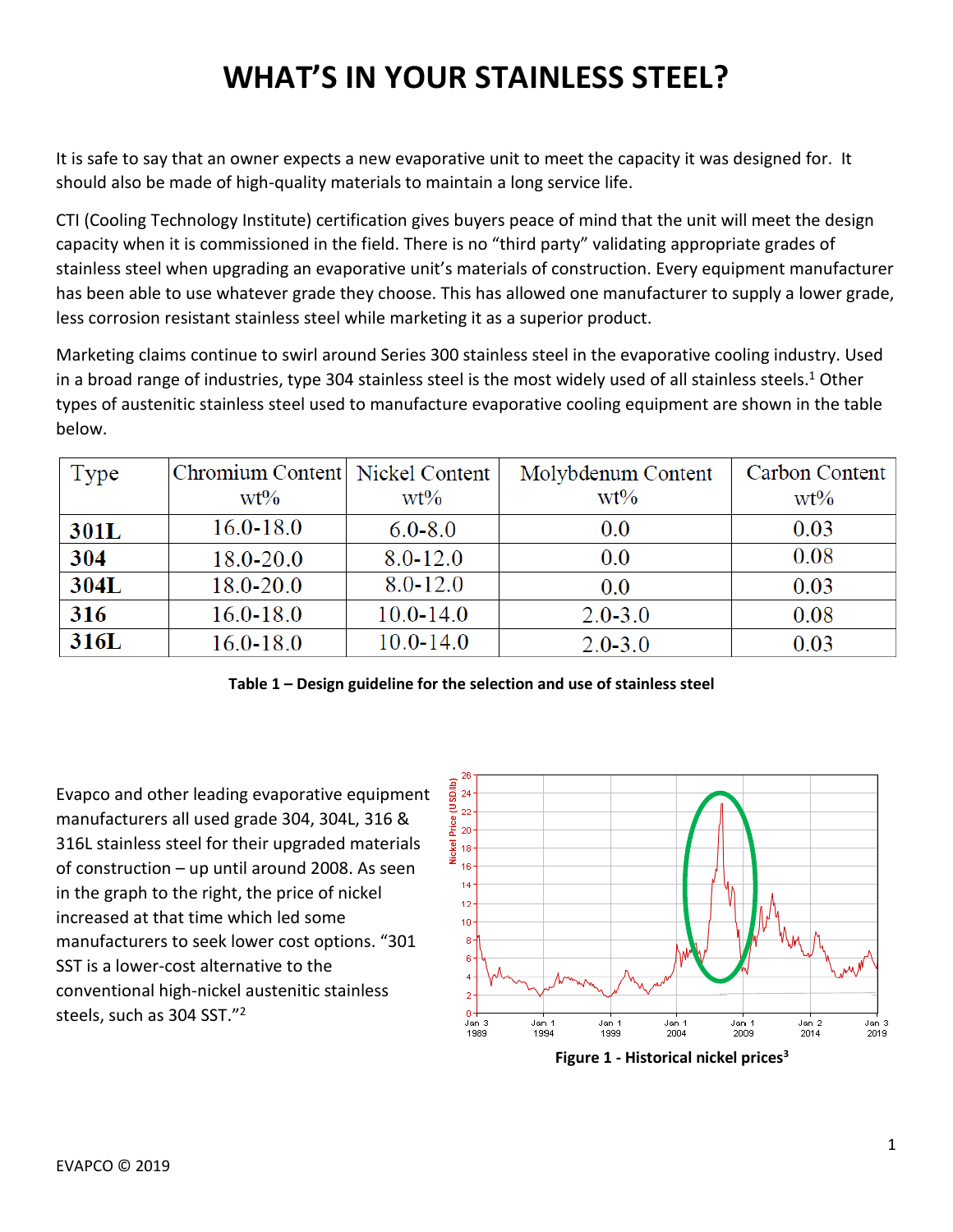Let's explore some of the marketing claims being made by a single manufacturer.

**Marketing Claim 1**: "Away from the weld, 301L and 304 steel show equal corrosion resistance."

**Analysis 1:** High levels of chromium allow stainless steel to form a renewable chromium-oxide layer. This ultra-thin layer (passive film) protects wetted areas, such as the cold and hot water basins, from general corrosion. "The elements with the greatest *positive* effect on resistance to general corrosion are; chromium, molybdenum, nickel and copper."4

The primary difference between 301L and 304/304L grades of stainless steel is the amount of chromium and nickel added to the alloy as neither include molybdenum. "In general, the greater the amount of chromium added, the higher the corrosion resistance."5

Nickel serves two purposes in the alloying of stainless steel. "The primary function of the nickel is to stabilize the austenitic structure of the steel at room temperature and below. The minimum amount of nickel that can stabilize the austenitic structure at room temperature is around 8%, which is why it is the percentage present in the most widely used grade of stainless steel, namely Type 304."4 Nickel can also reduce the rate of general corrosion since it is a more noble metal than chromium or iron.

The higher chromium and nickel content afforded by 304/304L stainless steel also greatly impacts local corrosion properties. "Pitting corrosion and crevice corrosion are both quite common and are often collectively referred to as 'local corrosion'."4 Due to the localized nature of the attack, crevice and pitting corrosion typically create leaks or failures more quickly than general corrosion.

Aggressive anions in the water are the most common instigators of pitting and crevice corrosion on stainless steel. Individual alloys resistance to pitting can be calculated using the following Pitting Resistance Equivalent Number (PREN) formula.

| $PREN = %Cr + (16.0 × %N) + (3.3 × %Mo)$ |                 |          |             |               |  |  |  |
|------------------------------------------|-----------------|----------|-------------|---------------|--|--|--|
|                                          |                 |          |             |               |  |  |  |
|                                          |                 |          |             |               |  |  |  |
|                                          |                 |          |             |               |  |  |  |
| <b>Stainless Steel Type</b>              | <b>Chromium</b> | Nitrogen | Molybdenum  | <b>PREN</b>   |  |  |  |
|                                          | wt $%$          | $wt$ %   | wt $%$      |               |  |  |  |
| 301                                      | $16.0 - 18.0$   | 0.1      | 0.0         | 17.6-19.6     |  |  |  |
| 304                                      | 18.0-20.0       | 0.1      | 0.0         | $19.6 - 21.6$ |  |  |  |
| 316                                      | 16.0-18.0       | 0.1      | $2.0 - 3.0$ | $24.2 - 29.5$ |  |  |  |

| Table 2 - PRENs for various stainless steel |  |  |  |
|---------------------------------------------|--|--|--|
|---------------------------------------------|--|--|--|

**Table 2** illustrates that Type 301 stainless steel has a PREN up to 19% less than 304 stainless steel and a PREN up to 40% less than 316 stainless steel. The higher the PREN, the more resistant the stainless steel is to chloride induced pitting.5 The majority of stainless steel technical websites do not even list 301/301L when comparing the different grades of stainless steel and their corrosion resistance. This is because 301/301L is a stainless steel not commonly used for welded fabrication and thus is not typically used in corrosive environments like 304/304L and 316/316L.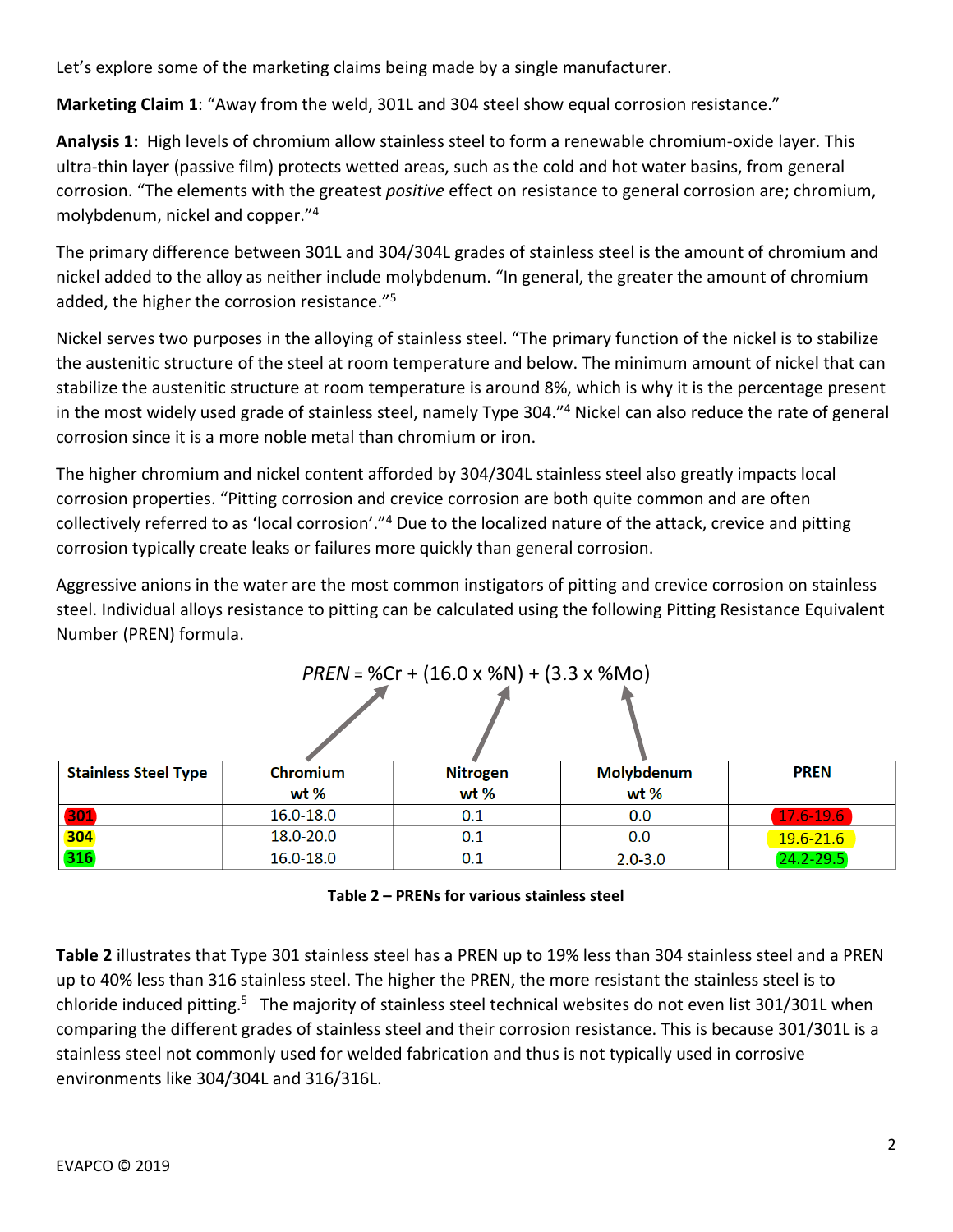A five-year warranty comes standard on EVAPCO units made of 304/304L or 316/316L stainless steel. This is possible because of our use of superior stainless steel, paired with superb craftsmanship. Other major manufacturers charge a premium for warranties of their stainless steel equipment.



**Marketing Claim 2**: "At the weld, 301L is more corrosion resistant than 304 steel due to its low carbon content."

**Analysis 2:** Carbide precipitation, also called sensitization, can occur during welding of stainless steel with higher carbon content (0.08% max). The "L" refers to stainless steel with *lower carbon content* (0.03% max), which reduces the risk of carbide precipitation. EVAPCO uses both 304 and 304L, not 301L, for exceptional quality. The entire unit needs to be protected against corrosion – not just the welded regions. This is why a 304/304L stainless steel unit is superior to one made of 301L.

### **Industrial applications, coastal and harsh environments**

There are times when upgrading from 304/304L to 316/316L stainless steel is the right choice. This is true for coastal regions, high temperature applications, and areas with high chloride concentration in the makeup

water.<sup>5</sup> The steel's ability to resist chloride pitting rapidly reduces when the recirculating water temperature increases inside the evaporative unit. 316/316L stainless steel is comprised of 2-3% molybdenum which gives the surface film a high degree of protection against chloride attack.

EVAPCO's Water Analytical Lab is equipped to test for chlorides and other ions in the makeup water; helping owners decide on the best materials of construction for their unit. Some manufacturers do not encourage the use of 316 stainless steel, regardless of the environment, because they will lose their low-cost edge. **Figure 2 – Stainless steel cooling towers**



Regardless of application, a 304/304L or 316/316L evaporative unit is superior to one made of 301L. Cutting costs on the materials of construction *NOW* puts a building or process at risk of downtime *LATER*.